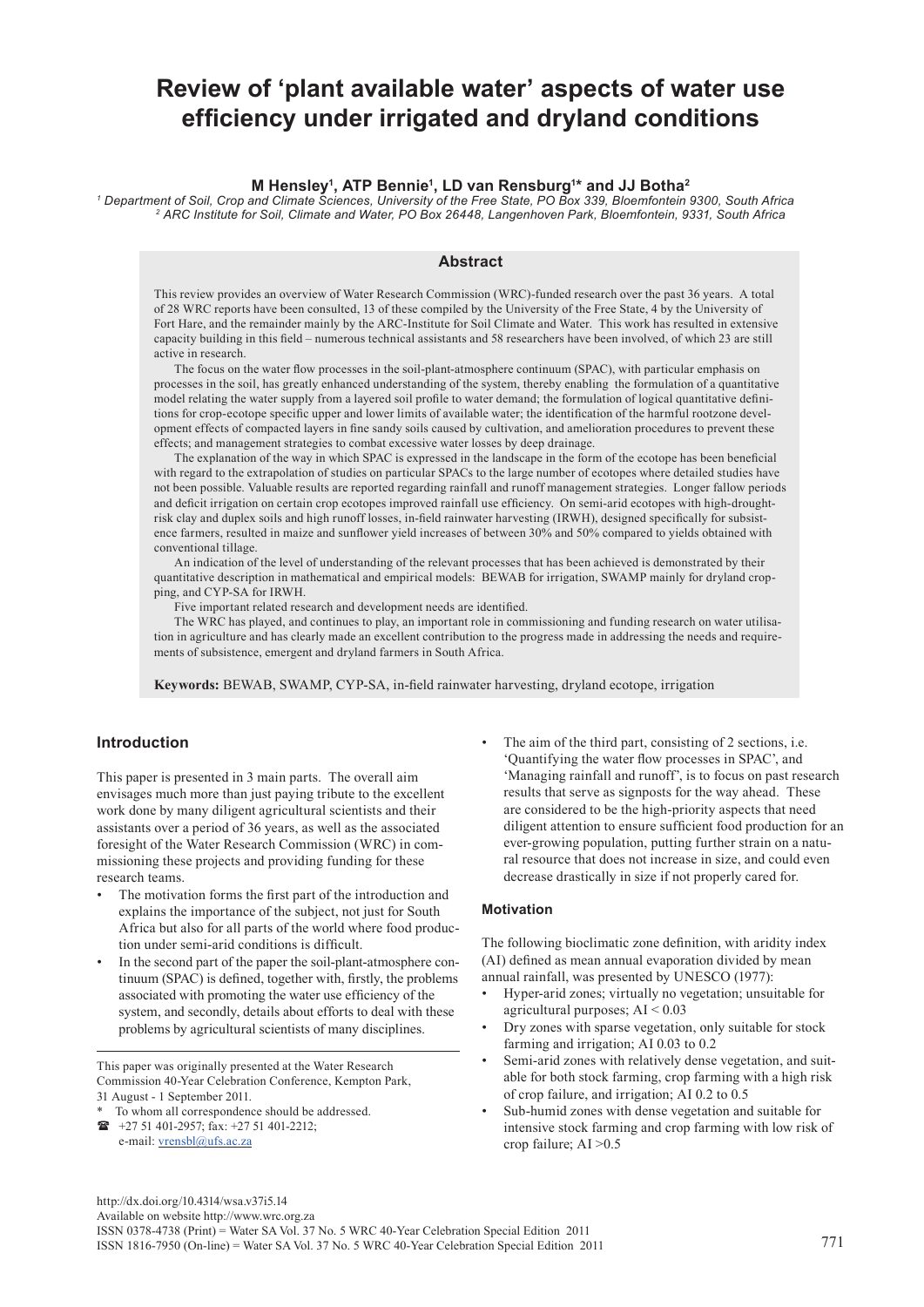Bennie et al. (1998) present a map (Fig. 1) showing the bioclimatic zones of South Africa using these criteria. The area with  $AI < 0.2$  is shown as one unit (dry) on the map and constitutes slightly more than half of South Africa. The sub-humid area



*Figure 1 Bioclimatic zones of South Africa (Bennie et al., 1998)*

with 'low risk of crop failure' is a very small fraction. This map describes in an eloquent way the importance of the subject being reviewed, since its focus is on semi-arid areas, roughly 40% of South Africa.

Bennie et al. (1994) make another important point about the importance of this subject in the executive summary of their report: 'It is generally accepted that irrigation is the only way to stabilise crop production in dry and semi-arid areas. The ever increasing restriction on the availability of water for irrigation makes it essential to study the stabilisation of dryland crop production, especially during dry years, to ensure the adequate production of food and fibre for a growing population. An additional contributing factor to the worldwide increase in attention to promoting sustainable dryland farming systems is the escalation in the cost of establishing new irrigation schemes and the high cost of maintaining and operating established irrigation schemes.' Rao et al. (2004) recently expressed similar sentiments regarding the growing importance of rain-fed agriculture worldwide. Since much of the irrigation in South Africa is currently done by means of sprinkler systems which require energy for pumping, the recent massive increases in the cost of energy accentuate even further the importance of improving dryland crop production in South Africa.

Tables 1 and 2 list the topics addressed by each WRC project included in this review. They provide a handy guide for anyone interested in a particular topic to find relevant reports.

| Table 1<br>Details about the subjects addressed in each WRC report reviewed |                                     |                                                               |                               |                                         |                       |                |                                                                                      |              |              |              |              |              |              |                                        |
|-----------------------------------------------------------------------------|-------------------------------------|---------------------------------------------------------------|-------------------------------|-----------------------------------------|-----------------------|----------------|--------------------------------------------------------------------------------------|--------------|--------------|--------------|--------------|--------------|--------------|----------------------------------------|
| <b>WRC report references</b>                                                | <b>Defining and quantifying PAW</b> |                                                               |                               |                                         |                       |                | Management strategies and water balance measurements<br>made to facilitate decisions |              |              |              |              |              |              |                                        |
|                                                                             | Crop<br>water<br>require-<br>ment   | <b>Crop influence</b><br>Rooting<br>depth<br>and<br>intensity | Climate<br>influence<br>(ETo) | Soil<br>profile<br>charac-<br>teristics | <b>Upper</b><br>limit | Lower<br>limit | P                                                                                    |              | DS           | D            | R            | Es           | Ev           | Crop pro-<br>duction<br>tech-<br>nique |
| Burger et al. (1979)                                                        |                                     | X                                                             |                               |                                         |                       |                |                                                                                      |              |              |              |              |              |              |                                        |
| Human et al. (1980)                                                         | X                                   |                                                               |                               |                                         |                       |                |                                                                                      |              |              |              |              |              |              |                                        |
| Hensley and De Jager (1982)                                                 | $\mathbf{X}$                        | $\mathbf{X}$                                                  | $\mathbf{X}$                  | $\overline{X}$                          | $\mathbf{X}$          | $\mathbf{X}$   | $\mathbf{X}$                                                                         | $\mathbf{X}$ | $\mathbf{X}$ |              |              | $\mathbf{X}$ | $\mathbf{X}$ | $\mathbf{X}$                           |
| <b>Russell</b> (1982)                                                       |                                     |                                                               |                               | $\mathbf X$                             | X                     | $\mathbf X$    |                                                                                      | X            |              | X            |              |              |              | $\mathbf X$                            |
| Botha et al. (1983)                                                         | $\mathbf X$                         | X                                                             | X                             | $\mathbf X$                             |                       |                | X                                                                                    | X            | $\mathbf X$  |              |              | X            | X            | X                                      |
| Boedt and Laker (1985)                                                      |                                     | X                                                             |                               | $\mathbf X$                             | $\mathbf X$           | $\mathbf X$    | $\mathbf{X}$                                                                         | $\mathbf{X}$ | $\mathbf{X}$ |              |              |              |              |                                        |
| Nel et al. (1986)                                                           | X                                   |                                                               |                               |                                         |                       |                |                                                                                      |              |              |              |              |              |              |                                        |
| Meyer et al. (1987)                                                         | $\mathbf X$                         |                                                               | $\mathbf{X}$                  |                                         |                       |                |                                                                                      |              |              |              |              |              |              |                                        |
| Bennie et al. (1988)                                                        | $\mathbf X$                         | X                                                             |                               |                                         | X                     | $\mathbf X$    |                                                                                      | $\mathbf X$  |              |              |              |              |              |                                        |
| Dent et al.(1988)                                                           | X                                   |                                                               | X                             |                                         |                       |                |                                                                                      | X            |              |              |              |              |              |                                        |
| Vanassche and Laker (1989)                                                  | $\overline{\mathbf{X}}$             |                                                               | $\overline{X}$                |                                         | X                     | X              |                                                                                      | $\mathbf X$  | X            |              |              |              | X            | X                                      |
| Bennie et al. (1994)                                                        | X                                   | X                                                             | $\overline{X}$                | $\overline{X}$                          | $\mathbf{X}$          | $\mathbf X$    | X                                                                                    |              | $\mathbf{X}$ | $\mathbf{X}$ | $\mathbf{X}$ | $\mathbf{X}$ | $\bar{X}$    | $\mathbf{X}$                           |
| Walker et al.(1995)                                                         | $\mathbf{X}$                        |                                                               |                               |                                         |                       |                |                                                                                      |              |              |              |              |              |              |                                        |
| Bennie et al. (1997)                                                        | $\mathbf X$                         | $\mathbf X$                                                   | $\mathbf X$                   | $\mathbf X$                             | $\mathbf X$           | $\mathbf X$    | $\mathbf X$                                                                          | $\mathbf X$  | $\mathbf X$  | $\mathbf X$  | $\mathbf X$  | $\mathbf X$  | X            | X                                      |
| Hensley et al. (1997)                                                       |                                     | $\mathbf{X}$                                                  | $\bar{X}$                     | $\mathbf{X}$                            | $\bar{X}$             | $\mathbf{X}$   | $\mathbf{X}$                                                                         |              | $\mathbf{X}$ | $\mathbf{X}$ | $\mathbf{X}$ | $\mathbf{X}$ | $\mathbf{X}$ |                                        |
| Van Zyl and De Jager (1997)                                                 |                                     |                                                               |                               |                                         |                       |                |                                                                                      |              |              |              |              | $\mathbf{X}$ | $\mathbf{X}$ |                                        |
| Bennie et al. (1998)                                                        | X                                   | X                                                             | X                             | X                                       | X                     | X              | X                                                                                    | X            | X            | X            | X            | $\mathbf X$  | X            | X                                      |
| Hensley et al. (2000)                                                       |                                     | $\mathbf X$                                                   | X                             | $\overline{X}$                          | $\mathbf X$           | $\mathbf X$    | X                                                                                    |              | $\mathbf X$  | $\mathbf X$  | $\mathbf{X}$ | $\mathbf{X}$ | $\mathbf{X}$ | X                                      |
| Van Deventer et al. (2002)                                                  |                                     |                                                               |                               | $\overline{X}$                          |                       |                |                                                                                      | X            | $\mathbf X$  | $\mathbf X$  |              |              |              |                                        |
| Botha et al. (2003)                                                         |                                     | $\mathbf X$                                                   | X                             | $\bar{X}$                               | $\mathbf X$           | X              | $\mathbf X$                                                                          |              | $\mathbf X$  | $\mathbf X$  | X            | X            | X            | X                                      |
| Ehlers et al. (2003)                                                        |                                     |                                                               |                               |                                         |                       |                |                                                                                      |              |              |              |              |              |              |                                        |
| Walker and Tsubo (2003)                                                     | $\mathbf X$                         | $\mathbf X$                                                   | $\overline{X}$                | $\overline{X}$                          |                       |                |                                                                                      | X            | X            |              |              | X            | $\mathbf{X}$ | X                                      |
| Kundhlande et al. (2004)                                                    |                                     |                                                               |                               |                                         |                       |                |                                                                                      |              |              |              |              |              |              | X                                      |
| Ehlers et al. (2007)                                                        |                                     |                                                               |                               |                                         |                       |                |                                                                                      |              |              |              |              |              |              |                                        |
| Hensley et al. (2007)                                                       |                                     |                                                               |                               |                                         |                       |                |                                                                                      |              |              |              |              |              |              |                                        |
| Blignaut and Sibande (2008)                                                 | X                                   | X                                                             |                               | X                                       |                       |                |                                                                                      | X            |              |              |              |              |              | X                                      |
| Manona and Baiphethi (2008)                                                 |                                     |                                                               |                               | $\bar{X}$                               |                       |                |                                                                                      |              |              |              |              |              |              | $\mathbf{X}$                           |

http://dx.doi.org/10.4314/wsa.v37i5.14

Available on website http://www.wrc.org.za<br>ISSN 0378-4738 (Print) = Water SA Vol. 37 No. 5 WRC 40-Year Celebration Special Edition 2011  $1551\sqrt{372}$  ISSN 0378-47380 (On-line) = Water SA Vol. 37 No. 5 WRC 40-Year Celebration Special Edition 2011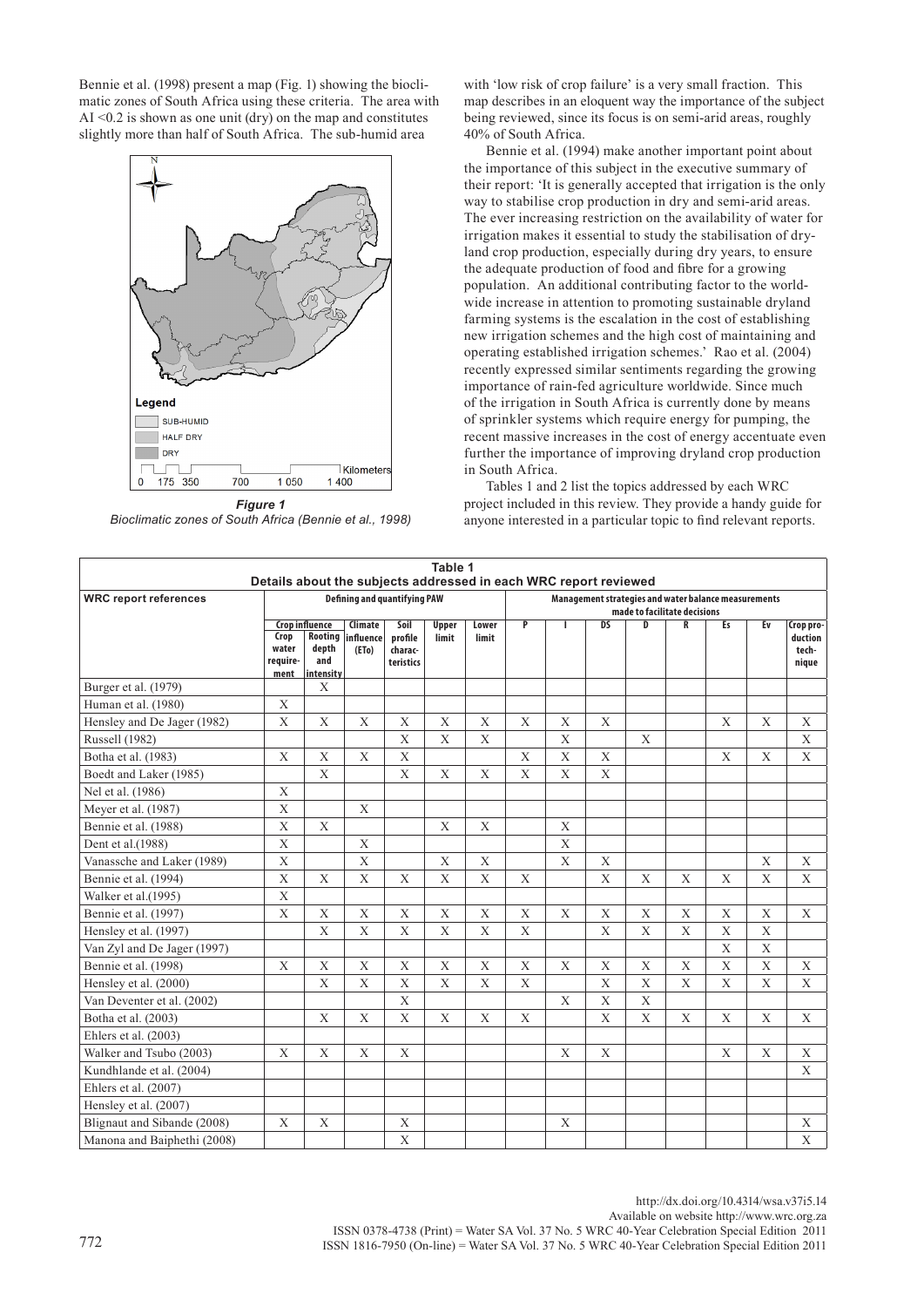### **Defining the system and physical factors needed to promote improved water use efficiency**

This section constitutes the 'second part' referred to in the introduction.

The SPAC, which is the subject of this study, is depicted in Fig. 2 and mathematically described in Eq. (1). The natural resource factors that influence yield, i.e. climate, topography (slope), and soil are represented in the figure. All the processes affecting changes in the soil water content for a given period are incorporated in Eq. (1):

$$
\Delta S = P + I \pm D \pm R - Es - Ev \tag{1}
$$

where:

- $\Delta S$  = change in soil water content of the root zone (mm)<br> $P$  = precipitation amount (mm)
- *P* = precipitation amount (mm)
- $I = irrigation amount (mm)$
- $D =$  drainage beyond the root zone (-) or capillary rise of water from a water table into the root zone (+) (mm)
- $R =$  runoff (-) or runon (+) amount (mm)
- *Es* = evaporation of soil water (mm)
- $Ev =$  evaporation from the canopy of the crop (mm)

If we imagine a particular SPAC (i.e. particular climate, slope and soil) in 3-dimensional form in the landscape, we have an ecotope as defined by MacVicar et al. (1974). Figure 2 and Eq. (1) are therefore also applicable to an ecotope. Hence the



*Figure 2*

*The soil-plant-atmosphere continuum (SPAC) showing the water-balance processes. An appropriate form of the water balance equation for the system is presented as Eq. (1).*

appropriateness of the title of the report: 'The use of computer models for agricultural water management at ecotope level', published by Bennie et al. (1998). Of note is the significance of the first sentence of its foreword: 'The results of 22 years of research have been summarised in this report in the form of a computer programme'. The value of a computer program in which the SPAC/ecotope water balance processes have been

| Table 2                      |              |                                                                                                                  |              |              |                      |        |              |                     |            |                   |  |  |
|------------------------------|--------------|------------------------------------------------------------------------------------------------------------------|--------------|--------------|----------------------|--------|--------------|---------------------|------------|-------------------|--|--|
|                              |              | Details about the use of models to facilitate management strategies in each WRC report reviewed<br>Name of model |              |              |                      |        |              |                     |            |                   |  |  |
| <b>WRC report references</b> | <b>BEWAB</b> | <b>PUTU</b>                                                                                                      | <b>DSSAT</b> | <b>SWAMP</b> | <b>PAWC</b><br>Model | CYP-SA | <b>ACRU</b>  | PUTU-<br><b>RUN</b> | <b>SWB</b> | Impact<br>studies |  |  |
| Burger et al. (1979)         |              |                                                                                                                  |              |              |                      |        |              |                     |            |                   |  |  |
| Human et al. (1980)          |              |                                                                                                                  |              |              |                      |        |              |                     |            |                   |  |  |
| Hensley and De Jager (1982)  |              |                                                                                                                  |              |              | X                    |        |              |                     |            |                   |  |  |
| <b>Russell</b> (1982)        |              |                                                                                                                  |              |              |                      |        |              |                     |            |                   |  |  |
| Botha et al. (1983)          |              |                                                                                                                  |              |              |                      |        |              |                     |            |                   |  |  |
| Boedt and Laker (1985)       |              |                                                                                                                  |              |              | X                    |        |              |                     |            |                   |  |  |
| Nel et al. (1986)            | X            |                                                                                                                  |              |              |                      |        |              |                     |            |                   |  |  |
| Meyer et al. (1987)          |              |                                                                                                                  |              |              |                      |        | $\mathbf{X}$ |                     |            |                   |  |  |
| Bennie et al. (1988)         |              |                                                                                                                  |              |              |                      |        |              |                     |            |                   |  |  |
| Dent et al.(1988)            |              |                                                                                                                  |              |              |                      |        |              |                     |            |                   |  |  |
| Vanassche and Laker (1989)   |              |                                                                                                                  |              |              |                      |        |              |                     |            |                   |  |  |
| Bennie et al. (1994)         | X            |                                                                                                                  |              |              |                      |        |              |                     |            |                   |  |  |
| Walker et al.(1995)          |              | X                                                                                                                | X            |              |                      |        |              |                     |            |                   |  |  |
| Bennie et al. (1997)         |              | X                                                                                                                |              |              |                      |        |              |                     |            |                   |  |  |
| Hensley et al. (1997)        |              |                                                                                                                  |              | X            |                      |        |              |                     |            |                   |  |  |
| Van Zyl and De Jager (1997)  |              | $\mathbf{X}$                                                                                                     | X            |              |                      |        |              |                     |            |                   |  |  |
| Bennie et al. (1998)         |              |                                                                                                                  |              |              |                      |        |              |                     |            |                   |  |  |
| Hensley et al. (2000)        |              |                                                                                                                  |              |              |                      | X      |              |                     |            |                   |  |  |
| Van Deventer et al. (2002)   |              |                                                                                                                  |              |              |                      |        |              |                     |            |                   |  |  |
| Botha et al. (2003)          |              |                                                                                                                  |              |              |                      |        |              | X                   |            |                   |  |  |
| Ehlers et al. (2003)         |              |                                                                                                                  |              |              |                      |        |              |                     |            |                   |  |  |
| Walker and Tsubo (2003)      |              |                                                                                                                  |              |              |                      |        |              |                     |            |                   |  |  |
| Kundhlande et al. (2004)     |              |                                                                                                                  |              |              |                      |        |              |                     |            | X                 |  |  |
| Ehlers et al. (2007)         |              |                                                                                                                  |              |              |                      |        |              |                     |            |                   |  |  |
| Hensley et al. (2007)        |              |                                                                                                                  |              |              |                      |        |              |                     |            |                   |  |  |
| Blignaut and Sibande (2008)  |              |                                                                                                                  |              |              |                      |        |              |                     |            | X                 |  |  |
| Manona and Baiphethi (2008)  |              |                                                                                                                  |              |              |                      |        |              |                     |            | X                 |  |  |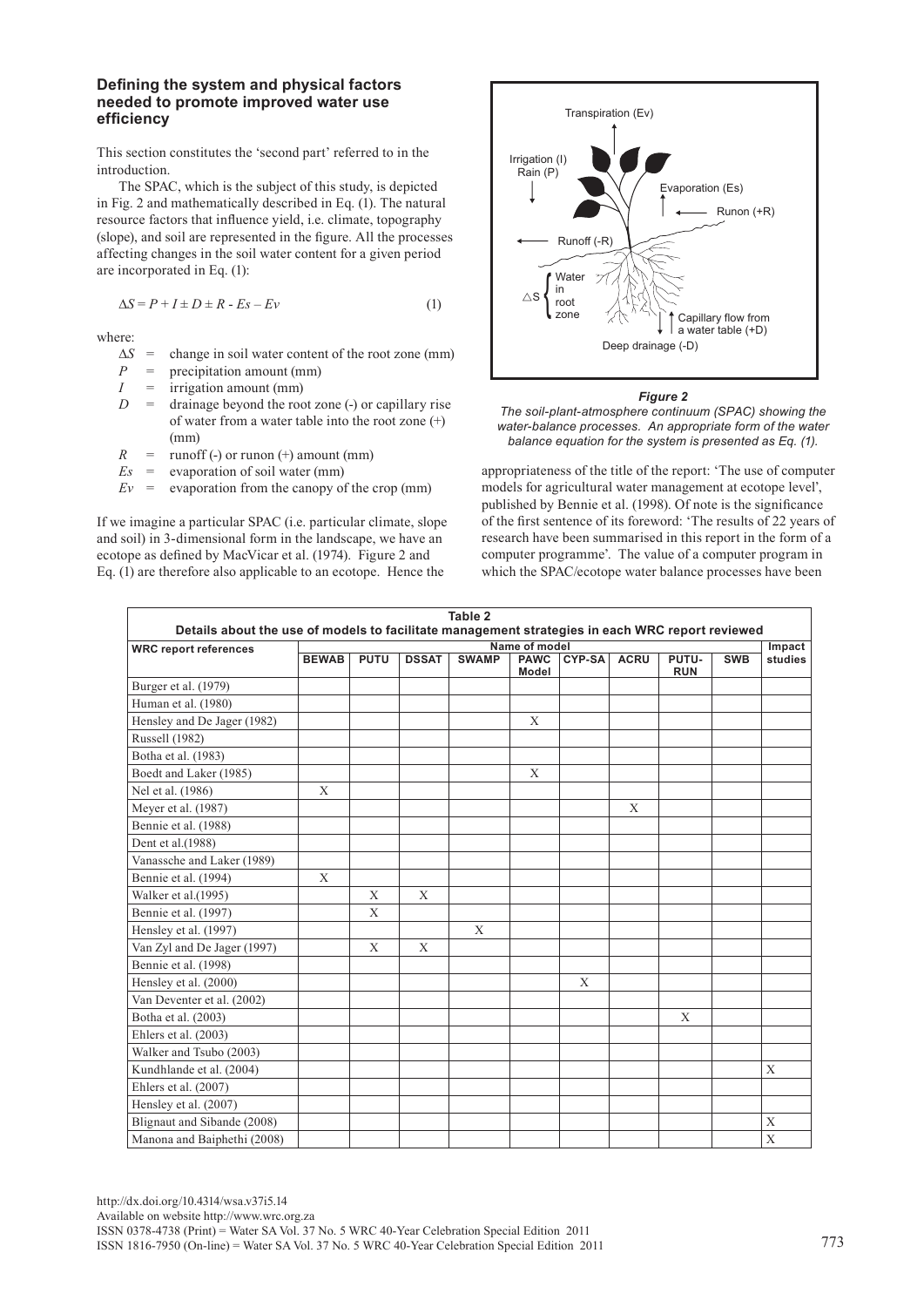reliably quantified in mathematical terms lies in the ability of the model to be used effectively to extrapolate research results obtained at a few benchmark ecotopes to the vast number of ecotopes where it has not been possible to do research. The application of this objective by other WRC research teams is expressed in Table 2 by the fact that 8 of the 9 models listed there are mainly the result of projects all focusing to some extent on the water balance of ecotopes.

Understanding the functioning of the SPAC system, and therefore what is needed to promote improved water use efficiency, can be improved by simplifying Eq. (1) in a logical way that is relevant to specific kinds of ecotopes. For a dryland crop ecotope in a semi-arid area, with a fairly deep mediumtextured soil that is well protected against excessive runoff by contouring, it is valid for most seasons to rewrite Eq. (1) as:

$$
\Delta S = P - Es - Ev \tag{2}
$$

Under the specified conditions, since the magnitude of Ev is directly related to yield, and the fact that we cannot control P, what we need to do is minimise *Es* and maximise ∆*S* by selecting suitable deep soils (large *∆S*), deep-rooted drought-resistant crops (large ∆*S*), and eliminating any factors that impair root development. Numerous statements in WRC research reports express the efforts required to deal with these problems. For example, in Van Zyl and De Jager (1997): 'any water evaporated through the soil surface is wasted because it does not contribute to producing crop biomass. Hence for the management of scarce water resources, an accurate mathematical simulation of plant and soil evaporation is required.' In Bennie et al. (1994) it is stated that one of the objectives of the project was to measure the impact of different production strategies aimed at promoting the efficient storage of water in the root zone. One of the strategies studied was the use of plant residues as surface mulches to reduce *Es*, while another used a long fallow period aimed at getting ∆*S* as large as possible at planting. For the infield rainwater harvesting (IRWH) crop-production technique (Hensley et al., 2000; Botha et al., 2003) sunflower, a droughtresistant crop, gave good results. It is furthermore shown that for IRWH to be successful soils need to be deep and have a good water holding capacity (large ∆*S*).

Studies by Botha et al. (1983) showed that soils high in fine sand (Annandale series) at Vaalharts tend to develop compacted layers when cultivated. Their solution to the problem was expressed as follows: 'for both maize and wheat the deep cultivation resulted in larger and deeper root systems which were more efficient, in respect of water use and yield, than those of control treatments'. Although their study was focused on an irrigated soil, the process of compaction on these soils also occurs under dryland cropping.

Whether considering Fig. 2 to represent an irrigated or a dryland ecotope, there are certain principles that apply to both situations. An important one involves the signal that the crop gives to show that ∆*S* is becoming depleted. The following WRC reports present research results in this connection: Human et al. (1980); Hensley and de Jager (1982); Botha et al. (1983); Boedt and Laker (1985); Nel et al. (1986); Meyer et al. (1987); Bennie et al. (1988); Vanassche and Laker (1989); Walker et al. (1995); Bennie et al. (1997); Bennie et al. (1998).

With regard to providing information about crop water requirements for irrigation planning (*Ev* and *I* in Fig. 2 and Eq. (1)) for the whole of South Africa, the contribution made by Dent et al. (1988) is remarkable. A total of 712 homogeneous climate zones were identified and the boundaries of

each one digitised, enabling them to be mapped at any scale. Furthermore, estimates of crop water requirements under irrigated conditions were provided for each zone.

The results of projects concerned with the management of unproductive drainage losses (-*D* in Fig. 2 and Eq. (1)) are presented in the following reports: Bennie et al. (1988); Vanassche and Laker (1989); Bennie et al. (1994); Bennie et al. (1997). The main findings were that:

- For dryland crop production it was advantageous to select soils with a high ∆*S* value, e.g. soils with a restricting layer below the root zone
- For irrigated crop production the scheduling method should make allowance for rain storage to cater for possible rain events between irrigations, with deficit irrigation being a feasible strategy under certain conditions.

Results of projects dealing with the management of productive drainage losses (-*D* in Fig. 2) are presented in the WRC report compiled by Ehlers et al. (2007). Information is presented regarding the extent of over-irrigation required to achieve the necessary leaching requirement, and also when necessary, to remove excess salts from the root zone.

The management of capillary rise gains of water from shallow water tables into the root zone (+*D* in Fig. 2) was studied in the WRC projects of Ehlers et al. (2003) and Ehlers et al. (2007). They found that this upward flux could supply up to 60% of crop water demand – very beneficial in dryland crop production, but a process that needed to be carefully managed in irrigated crop production.

Water balance processes designated as *P*, *R* and ∆*S* in Fig. 2 and Eq. (1) will be dealt with in detail in separate sections of this review.

## **Quantifying the water flow processes in SPAC**

### **A water balance model relating the water supplying rate of the root zone to crop water demand**

Although the need for what follows is of particular importance for efficient crop production under irrigation, the principles involved are equally relevant to dryland crop production. When one considers the SPAC diagram in Fig. 2, it is clear that with a large-volume root zone, in which roots are densely ramified and the soil water content is at a high level, the rate of supply  $(PWVT_x)$  from the root zone for a particular day  $(x)$  will be adequate to provide the crop with enough water for that day  $(Ev<sub>x</sub>)$  to prevent any stress occurring. As the soil dries, however, *PWVT* decreases until *Ev* is too low to keep the stomata open, causing a decrease in the rate of photosynthesis and eventually crop yield is affected if the adverse condition is maintained for any length of time. This is the complex process that Bennie et al. (1988) set out to quantify for a number of different crops on a number of different soils. The process is complex because *PWVT* is in itself a complex system since it consists of the sum of the supply rate from each layer of the root zone, i.e.:

$$
PWVT_X = \sum_{i=1}^{n} LWVT_i
$$
 (3)

where:

*LWVT***<sup>i</sup>** is the water supply rate from layer *i*

Starting from planting, as the root system expands, the entire system expands as more soil layers are added and the volume of ∆*S* increases. Additional complications are the following: the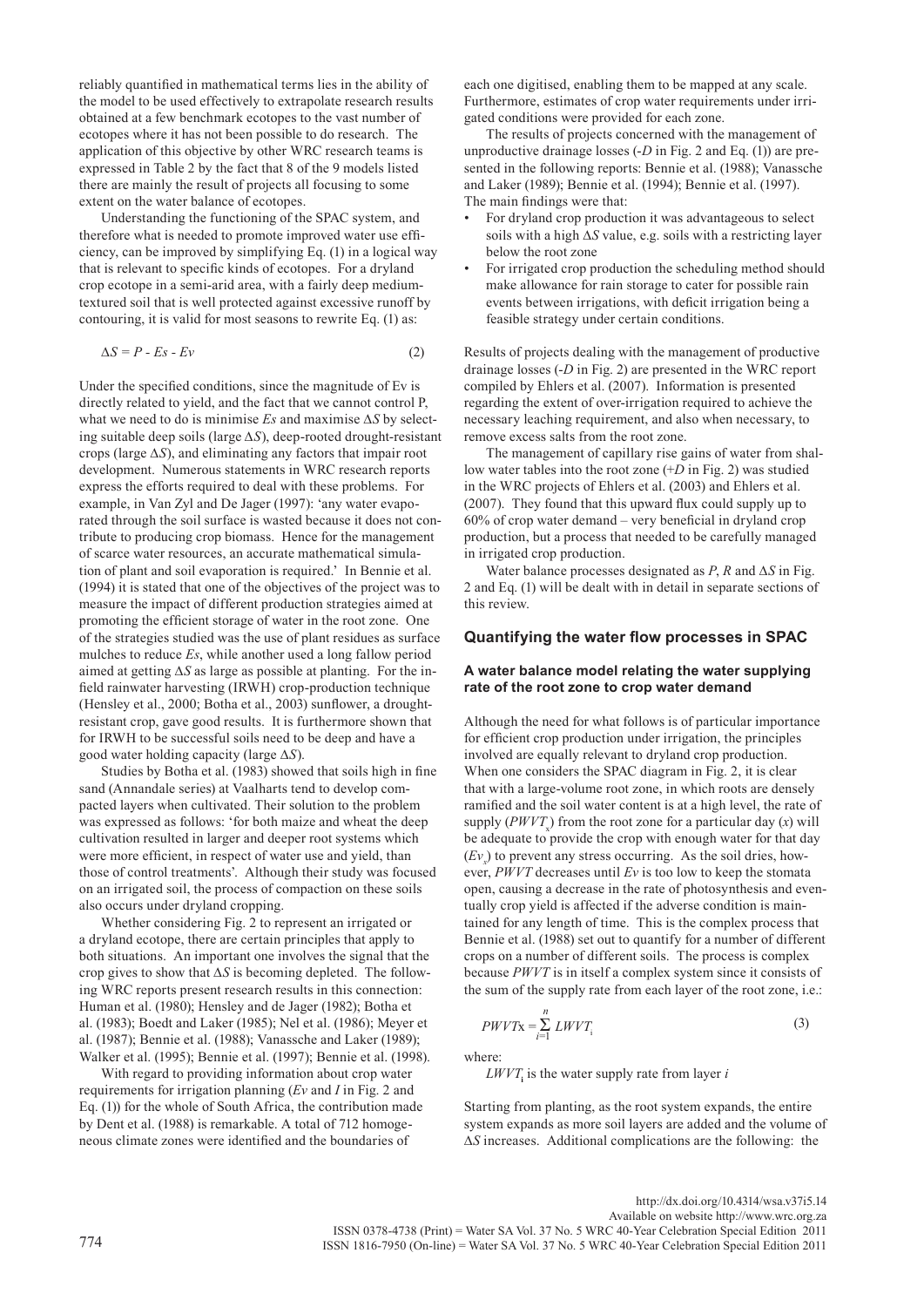hydraulic conductivity (*K*) of the soil in each layer of a particular soil determines the rate at which the water flows towards the roots before it can be taken up; *K* decreases rapidly as the soil dries; the *K* curve for each soil layer will probably be different; the intensity of root ramification at any particular growth stage determines the distance over which the water needs to flow to reach the roots; the extent and intensity of root ramification of a particular crop in a particular soil will vary at different growth stages. After making a host of measurements over a number of seasons with a number of crops on a number of soils and consulting a large amount of relevant literature, Bennie et al. (1988) were able to say that 'the potential water supply by a particular soil layer (i) with homogeneous root ramification can be calculated using the following formula':

$$
LWVT_i = Fsr_i.h( ^{\theta i} /_{\theta o i}).(\pi Lv_i)^{\frac{1}{2}}.(\phi_{gi} - \phi_p).z_i
$$
 (4)

where:

$$
LWVT_i = \text{water supplying rate by layer i (mm \cdot d^{-1})
$$
\n
$$
Fsr_i = \text{soil-root conductance coefficient for layer i}
$$
\n
$$
Lv_i = \text{rooting density (mm roots mm}^3 \text{ soil}) \text{ for layer i}
$$
\n
$$
\theta_{oi} = \text{volumetric water content at } \phi_g = \phi_p
$$
\n
$$
\theta_{oi} = \text{volumetric water content of layer i}
$$
\n
$$
\phi_{gi} = \text{matrix potential of layer i (-kPa)}
$$
\n
$$
\phi_p = \text{leaf xylem potential (-kPa)}
$$
\n
$$
z_i = \text{thickness of layer i (mm)}
$$

They stated furthermore that the summation of *LWVT*<sub>i</sub> over the entire root zone, gives the potential profile water supply rate  $(PWVT<sub>x</sub>)$  for a particular day *x* (Eq. (3)). The crop water stress for the particular day *x* was defined by means of a stress index,  $SI<sub>x</sub>$ , defined as  $Ev<sub>x</sub>/PWVT<sub>x</sub>$ . The onset of crop water stress was considered to occur when *SI* approached 1, i.e. the value of *PWVT* for the particular day was approaching the same value as *Ev* for that day, and logically then, when the soil's water supply rate was not able to supply the *Ev* demand, *SI* would tend to exceed 1. The researchers were satisfied with the results of the project and the calculation procedures were incorporated into the model with the title SWAMP (Soil Water Management Programme) by Bennie et al. (1998).

### **The upper limit of plant available water**

With regard to quantifying the capacity of the root zone to supply plant available water there are 2 important parameters, i.e. the upper and lower limits of available water. In accord with the original suggestion by Ratliff et al. (1983) the upper limit of available water, derived from *in situ* measured drainage curves, and termed the drained upper limit (*DUL*), was adopted by Bennie et al. (1998). The concept was slightly expanded and the exponential equations describing the curves were adapted to be applicable for either a bare soil,  $DUL<sub>bare</sub>$  or a cropped soil, *DUL*<sub>crop</sub> as follows:

$$
DUL_{\text{bare}} = b - a \ln (a/Es) \tag{5}
$$

$$
DUL_{\rm crop} = b - a \ln (a/ET) \tag{6}
$$

where:

 $b =$  intercept

 $a = slope$ 

 $Es =$  soil evaporation  $(0.1 \text{ mm} \cdot d^{-1})$ 

```
ET = mean daily evapotranspiration (mm·d<sup>-1</sup>)
```


#### *Figure 3*

*An example of an in situ determined drainage curve of a soil with a crop root zone of 1 800 mm deep. In accordance with Eqs. (4) and (5) it is assumed that Es and ET are 0.1 mm·d-1and 3.5 mm·d-1, respectively, giving the different DUL values shown.*

An example of such a curve is presented in Fig. 3.

The  $DUL_{\text{ter}}$  value (372 mm) is much higher than the  $DUE_{\text{ter}}$ value (323 mm) for the following reason: If one adds water to a bare soil that is at *DUL* the water will drain downwards and at the same time evaporate from the surface at a rate, in this example, of 0.1 mm·d<sup>-1</sup>. The drainage rate curve predicts that equilibrium will be reached at about 25 days after drainage starts, i.e. when the water content of the root zone is 323 mm. If the same procedure is followed with a crop on this soil, a considerable fraction of the water draining through the soil will be extracted by the crop roots, to supply the *ET* demand (3.5 mm·d-1) in this example, while drainage is taking place. The result is that equilibrium is reached after about 2 days. The value of this principle is important for irrigation scheduling. Consider the situation with the water content of the root zone at 250 mm and one wants to irrigate. The assumption that *DUL* is 323 mm permits an irrigation amount of 73 mm to avoid losses by deep drainage, whereas in fact an application in the case of this example of 123 mm is permissible. This adapted *DUL* value was termed the 'crop modified upper limit of available water' or *CMUL* by Hensley et al. (2000).

### **The lower limit of available water**

Reliable specification of the lower limit of available water is particularly important under irrigation. Irrigation scheduling using too low a value (i.e. underestimating the capacity of ∆*S* in Fig. 2) will result in the wastage of water, whereas using too high a value will result in waiting too long before applying water, resulting in excessive crop stress. Many WRC research workers have studied this subject. An example is given here (Fig. 4) of results obtained by Hensley and de Jager (1982). 'Field capacity' was determined from a drainage-curve procedure. In the results section the authors warn against accepting the traditional method of determining plant available water, i.e. water held between a matric suction value of 10 kPa and a value somewhere between 10 kPa and 1 500 kPa, the latter to represent 'first material stress' (FMS). FMS was defined by Hensley and de Jager (1982) as the water content of the root zone when water needs to be added to avoid crop yield depression. The values of root-zone available water produced by the 2 procedures are 142 mm and 94 mm for the field and matric suction-curve procedures, respectively.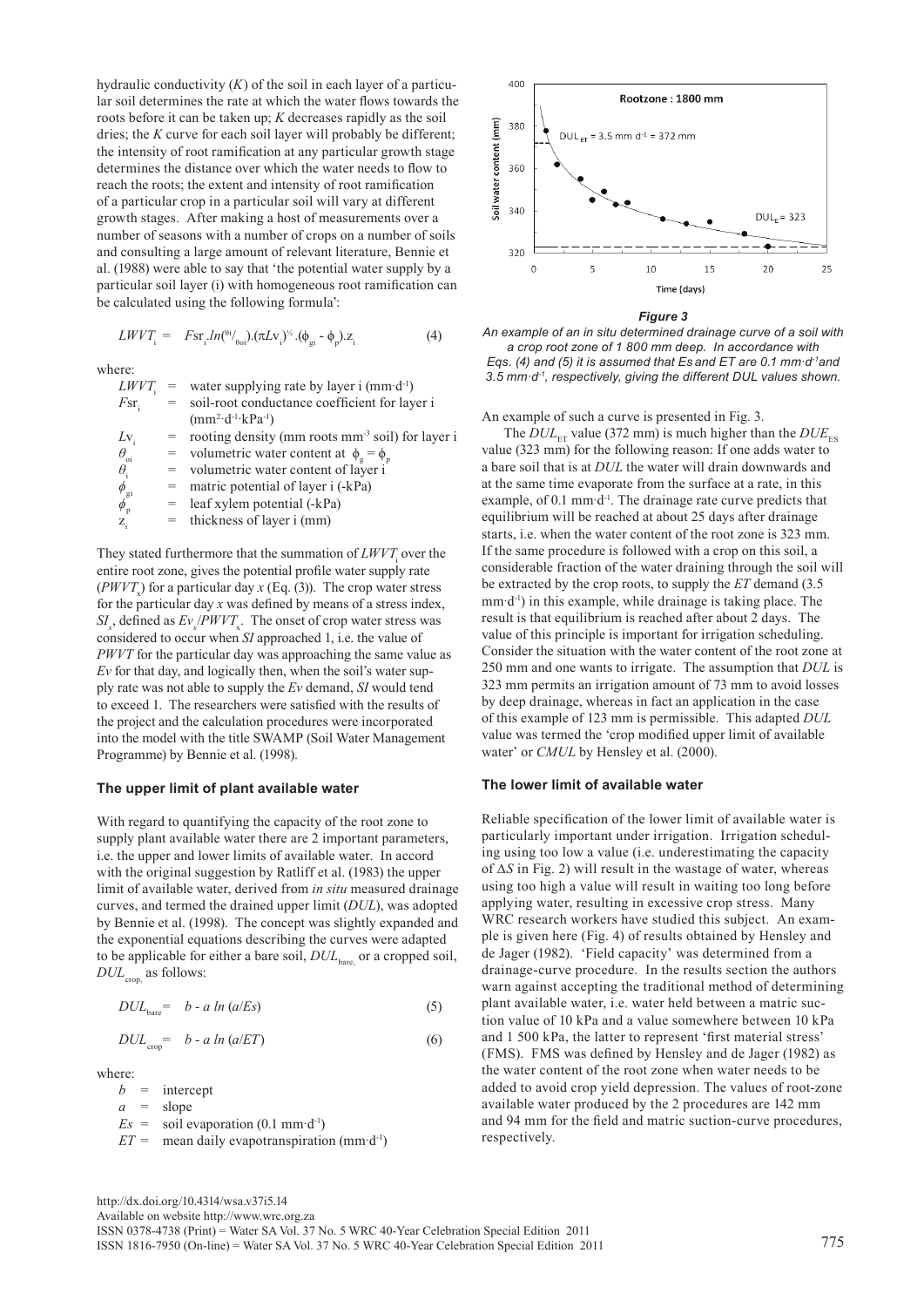

*Figure 4*

*Actual and postulated soil-water extraction patterns for mature maize on Jozini series at Fort Hare farm: a) Actual pattern based on means from 16 field determinations; FC = field capacity, FMS = first material stress (=FS in the figure) b) Pattern postulated by the matric suction curve (MSC) method for estimating profile available water capacity; x =* θ*<sup>v</sup> midway between* θ*<sup>v</sup> at −10 kPa and* θ*<sup>v</sup> at −1 500 kPa.*

In the introduction it is stated that the sections 'Quantifying the water flow processes in SPAC' (previous section), and 'Managing rainfall and runoff' (next section), focus on past research results that serve as 'signposts for the way ahead'. These are the reasons:

- It is inevitable that the demand for food in South Africa will continually increase in the future, as will the priority demand for water for municipal and industrial uses, thereby reducing the amount available for irrigation. Rain-fed agriculture will therefore have to play a major role in increasing crop production to meet the growing demand for food.
- Schoeman and Scotney (1987) present an estimate of the rain-fed crop production potential of the commercially farmed area of South Africa, giving a total arable area of 14.27 x 106 ha with 7.00 x 106 ha and 4.14 x 106 ha described as having medium or low potential, respectively. On a large portion of this, namely  $11 \times 10^6$  ha (78% of the total), the problem is rainfall deficiency, and therefore the area on which efficient water management will be of crucial importance to meet the growing need described above.
- Efficient water management can be enhanced by the effective use of crop models – the aim of the project by Bennie et al. (1998), in which the water balance model developed by Bennie et al. (1988) was employed. The procedure used in that model for quantifying the water supply rate of the root zone of a specific crop ecotope has a sound scientific basis. Much of the criticism about the procedures used to determine some of the coefficients can be overcome by using appropriate modern technology, e.g. measurement of soil water content at all depths with *in situ* instruments that record continuously. It seems that crop models in the past have not been constructed to cope efficiently with 'difficult'

soils and root zones that become extremely dry – like so many sometimes do in the very large portion of South Africa's arable land. We believe that much could be gained by improving a current model, or combination of models, in every possible way to cope with these harsh conditions. The approach employed by Bennie et al. (1988) to deal with root-water extraction rate seems promising. Reliable definition of the upper and lower limits of available water is also important. The model should be able to predict yields with reasonable accuracy on all South African semi-arid crop ecotopes, however marginal. Such a project should receive a high priority in the effort to meet the inevitable challenge described above. The strategy with regard to such a project should include the careful selection of benchmark ecotopes to maximise the extrapolation efficiency of the results obtained.

# **Managing rainfall and runoff**

## **Rainfall management strategies with conventional tillage**

The projects of Bennie et al. (1997) and Bennie et al. (1994) produced valuable results. It was demonstrated that:

- Longer fallow periods between crops on particular ecotopes resulted in more pre-plant water in the root zones, promoting reduced risk of crop damage by seasonal droughts, and up to 30% higher yields and rainfall use efficiency (the latter expressed as kg·ha-1·mm-1)
- Deficit irrigation, compared to normal irrigation, increased rain-storage capacity in soils and reduced drainage losses from heavy rains after irrigations.

### **In-field rainwater harvesting**

This strategy aims to manage rainfall and runoff. The design (Fig. 5) was developed specifically for subsistence farmers on marginal semi-arid crop ecotopes with high-drought-risk clay and duplex soils and high runoff losses (Hensley et al., 2000). Field experiments were initially carried out at the semi-arid Glen Experimental Station (Free State Province, South Africa) on these specific soils to test the viability of the technique. No-till on the runoff strip soon results in crust formation there; this enhances runoff which becomes stored in the basins and frequently percolates fairly deep into the soil beyond the zone most seriously influenced by *E*s. Placing mulch in the basins, suggested originally by Bennie et al. (1994) enhances this process by stimulating micro-organism activity, improving fertility status, and because of these, promotes the deep infiltration needed to cope with the above-normal amount of water accumulating there. Fairly deep soils (>900 mm preferably) with a high water storage capacity are needed for this strategy. Good results, with sunflower and maize yield increases of between 30% and 50% compared to yields achieved with conventional tillage, have been obtained with the technique at Glen and Thaba Nchu (Free State Province) on soils of the Bonheim, Swartland and Arcadia forms (Soil Classification Working Group, 1991).

It is difficult to model crop growth using this system because of its relative complexity compared to the system shown in Fig. 2. To cope with the complexity, and on his own initiative, J.J. Botha developed an empirical model called CYP-SA (Crop Yield Prediction for Semi-Arid Areas). Complete details regarding the model are presented in Botha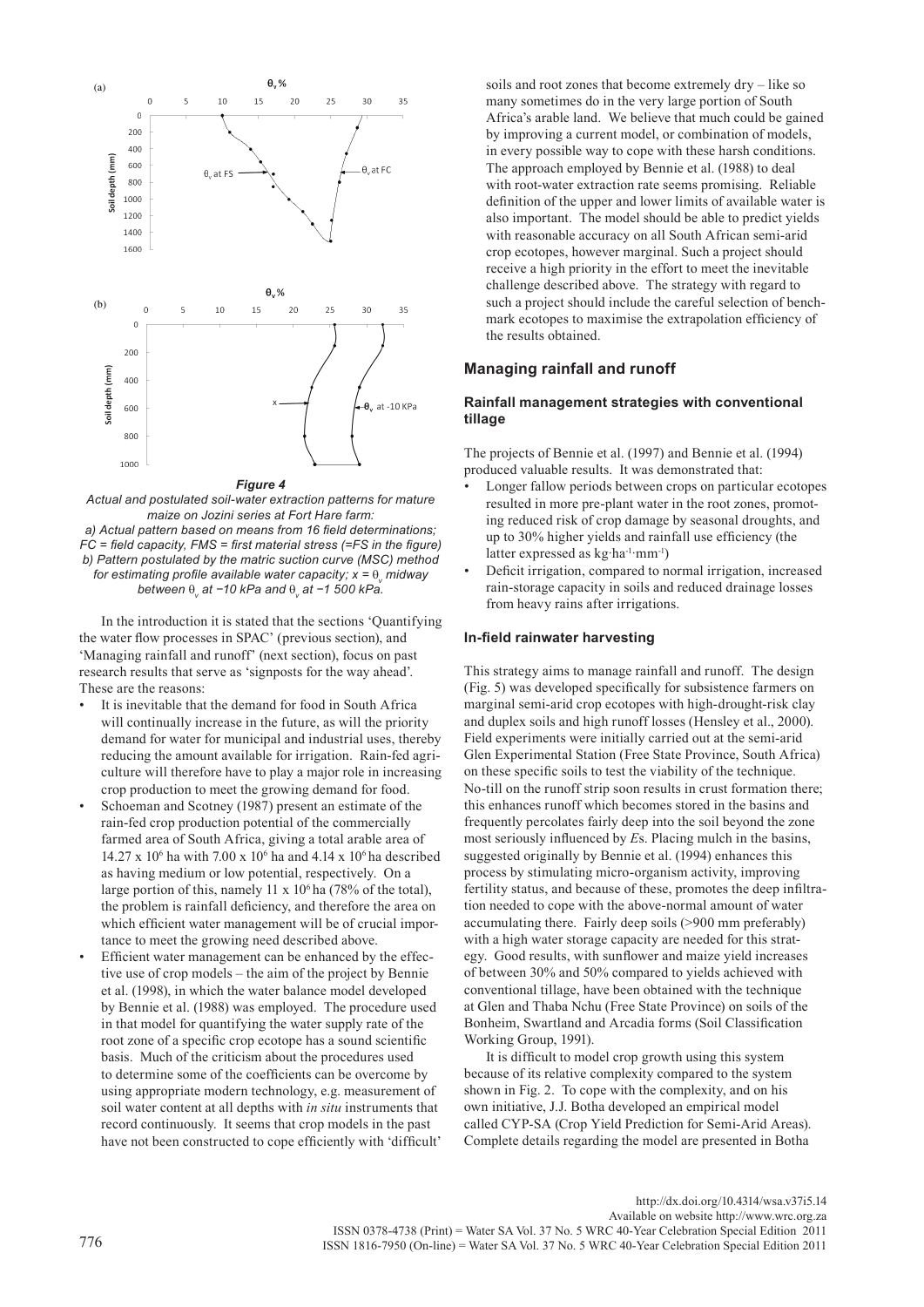

*Figure 5 The no-till in-field runoff water-harvesting technique, with mulch in the basins (Hensley et al., 2000)*

(2006). The model was calibrated and validated against measured yields (Botha et al., 2003). Some results obtained using the model together with long-term Glen climate data are presented in Fig. 6. The long-term benefit of IRWH, compared to conventional tillage is clearly demonstrated in Fig.  $6(a)$ . The value of the model for doing theoretical long-term experiments to test hypotheses regarding the value of different management strategies is demonstrated by the results shown in Figs. 6(b) and  $6(c)$ .

- With WRC funding provided over the past 15 years it has been possible to expand the IRWH work and it is now being carried out in 3 provinces. Particularly important aspects are the associated capacity building, extension activities, socio-economic studies, and impact assessments. These are dealt with to some extent in all IRWH reports, but more specifically in the following: Kundhlande et al.  $(2004)$ ; Hensley et al. (2007); Botha et al. (2007); Manona and Baiphethi (2008); Blignaut and Sibande (2008).
- The urgent need to improve the productivity of communal croplands of subsistence farmers in South Africa is well described by Backeberg (2009). He emphasises the valuable role that water conservation tillage techniques like IRWH could play to achieve this objective. Here then is another of the 'signposts for the way ahead' referred to in the introduction to this review.

# **Conclusions and recommendations**

This review shows that a great deal has been learnt during the past 36 years about water flow processes in the soil-plantatmosphere continuum (SPAC), represented in the landscape by different ecotopes. The focus has been on the management of the processes in the soil under dryland and irrigated conditions. An indication of the level of understanding that has been achieved is demonstrated by the fact that it has been possible to quantify the important processes in several mathematical models. In particular, the 3 computer models, BEWAB, SWAMP and CYP-SA, have successfully demonstrated proficiency and have been applied in practice and research.

It is difficult to assess the impact of this work on agricultural production in South Africa. However, the continued ability of South African farmers to produce adequate food and fibre from a relatively unfavourable resource base is strong evidence that improved production techniques, which are inevitably



#### *Figure 6*

*CPF graphs of long-term maize yields simulated with CYP-SA (maize) on the Glen/Bonheim – Onrus ecotope: (a) different tillage techniques,* θ*<sup>p</sup> = ½ full, planted on 17 December; (b) ObSr tillage technique,* θ*<sup>p</sup> = ½ full, using 3 planting dates; (c) ObSr tillage technique, planting 5 January with 5 different* θ*<sup>p</sup> values. Climate data used are for the 81-year period 1922-2003. In Fig. 6a six different IRWH treatments are recorded, each one with different treatments to the basin or runoff strip; the best one, ObSr, had mulch in the basins and stones on the runoff strip (Fig. 5).*

berthed by work like this, have made a significant contribution. It is expected that the impact of IRWH and similar waterconservation techniques could be huge if wisely applied on the croplands of subsistence farmers.

The research has resulted in much capacity building; 58 researchers and a number of technical assistants have been involved in the 27 projects included in this review. Of these, 21 researchers started their research careers on WRC-funded projects.

The following are considered to be important research and development needs:

- Improved understanding of plant-adaption mechanisms when the soil-water status reaches the lower limit of the plant available water in the root zone.
- An integrated approach towards simultaneously optimising soil water and nutrient use by crops in dry areas for greater efficiency and sustainability.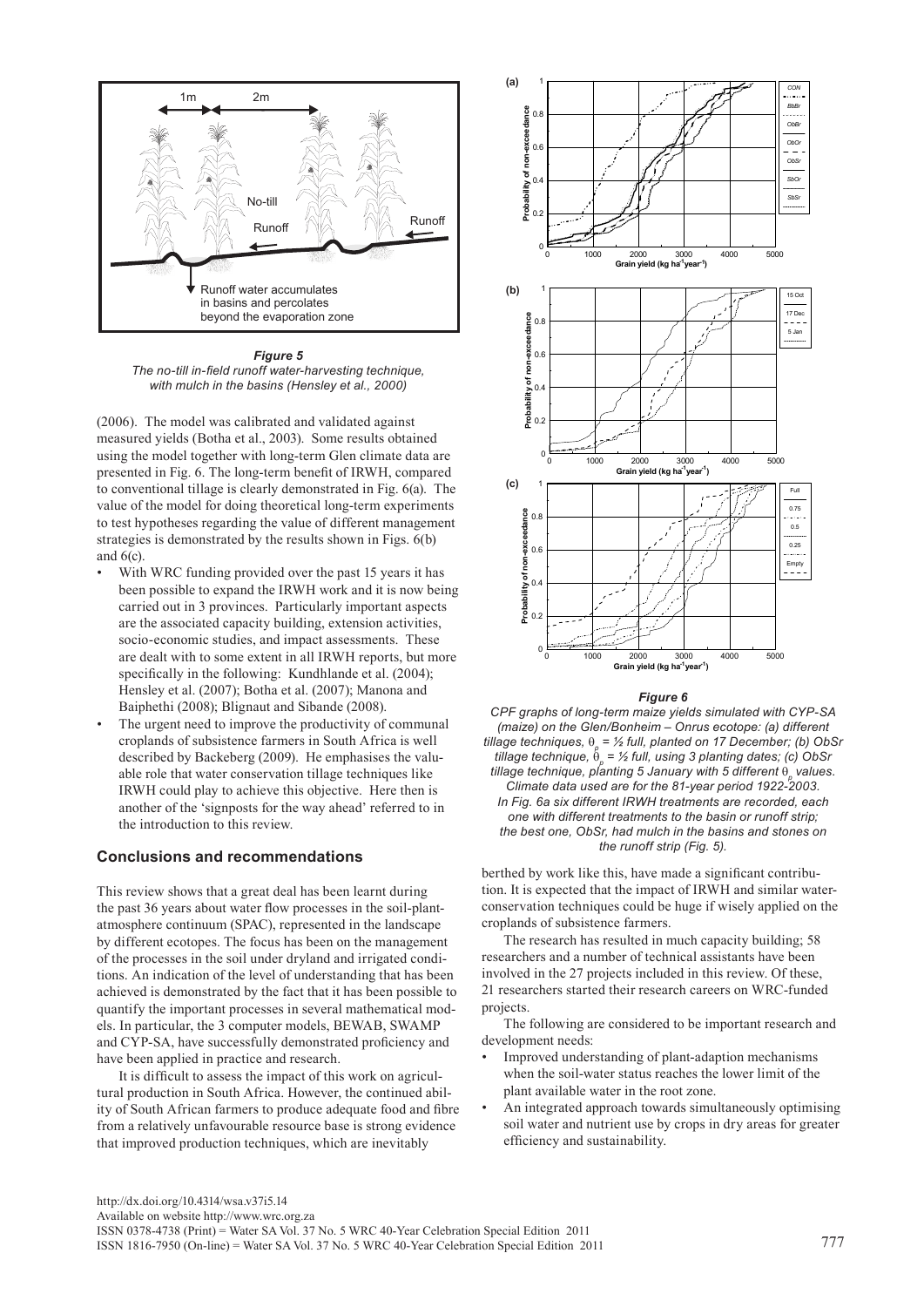- A crop model capable of dealing effectively with the harsh climates and 'difficult' soils so common in the semi-arid, and particularly the dry semi-arid areas of South Africa, i.e. the dryland crop ecotopes that constitute such a large fraction of our arable land.
- Ex-field rainwater harvesting is a crop production technique which is as yet virtually unused in South Africa. It holds considerable potential for improving crop production in dry semi-arid areas. Suitable sites on communal land near *Thaba Nchu* have been identified and the expertise needed for the research is available.
- Appropriate procedures for the expansion of IRWH to the croplands of subsistence farmers in semi-arid areas.

# **Recognition and acknowlegements**

The powerful role played by the Water Research Commission with regard to encouraging, funding and efficient monitoring of this research work cannot be overemphasised. This organisation has made a very important contribution to South African agriculture throughout the past 40 years.

# **References**

- BACKEBERG GR (2009) Improving rural livelihoods with rainwater harvesting and conservation on communal croplands in South Africa: Opportunities and obstacles. *Proc*. *2nd International Seminar of the International Foundation for Sustainable Development in Africa and Asia*, 14 to 16 July 2009, Göttingen, Germany.
- BENNIE ATP, COETZEE MJ, VAN ANTWERPEN R and VAN RENSBURG LD (1988) 'n Waterbalansmodel vir Besproeiing Gebaseer op Profielwater-voorsieningstempo en Gewas Waterbehoeftes (A Water Balance Model for Irrigation Based on the Water Supply rate from the Soil Profile and Crop Water Demand)*.* WRC Report No. 144/1/88. Water Research Commission, Pretoria, South Africa. 114 pp.
- BENNIE ATP, HOFFMAN JE, COETZEE MJ and VREY HS (1994) Opgaring en Benutting van Reënwater in Grond vir die Stabilisering van Plantproduksie in Halfdroë Gebiede (The Storage and Use of Rain Water in Soil for Stabilizing Crop Production in Semi-Arid Areas). WRC Report No. 227/1/94. Water Research Commission, Pretoria, South Africa. 208 pp.
- BENNIE ATP, VAN RENSBURG LD, STRYDOM MG and DU PREEZ CC (1997) Reaksie van Gewasse op Voorafgeprogrammeerde Tekortbesproeiing (The Reaction of Crops to Pre-Programmed Deficit Irrigation). WRC Report No. 423/1/97. Water Research Commission, Pretoria, South Africa. 225 pp.
- BENNIE ATP, STRYDOM MG and VREY HS (1998) Gebruik van Rekenaarmodelle vir Landboukundige Waterbestuur op Ekotoopvlak (The Use of Computer Models for Agricultural Water Management at Ecotope Level). WRC Report No. TT102/98. Water Research Commission, Pretoria, South Africa. 235 pp.
- BLIGNAUT J and SIBANDE X (2008) Assessing the Impact of Fifteen Years of WRC-Funded Research in Thaba Nchu. WRC Report No. TT 444/08. Water Research Commission, Pretoria, South Africa. 97 pp.
- BOEDT LJJ and LAKER MC (1985) The Development of Profile Available Water Capacity Models. WRC Report No. 98/1/85. Water Research Commission, Pretoria, South Africa. 450 pp.
- BOTHA FJP, BENNIE ATP and BURGER R DU T (1983) Water Use Efficiency of Irrigated Crops as Influenced by Varying Cultivation Practices and Root Configurations. Dept. Soil. Sci., UFS, Bloemfontein, South Africa. 391 pp.
- BOTHA JJ, VAN RENSBURG LD, ANDERSON JJ, HENSLEY M, MACHELI MS, VAN STADEN PP, KUNDHLANDE G, GROENEWALD DG and BAIPHETHI MN (2003) Water Conservation Techniques on Small Plots in Semi-Arid Areas to Enhance Rainfall Use Efficiency, Food Security and Sustainable

Crop Production. WRC Report No. 1176/1/03. Water Research Commission, Pretoria, South Africa. 323 pp.

- BOTHA JJ (2006) Evaluation of Maize and Sunflower Production in A Semi-Arid Area using In-Field Rainwater Harvesting. Ph.D. dissertation, University of the Free State, Bloemfontein, South Africa. 287 pp.
- BOTHA JJ, ANDERSON JJ, GROENEWALD DC, NHLABATSI NN, MDIBE N, BAIPHETI MN and ZERE TB (2007) On-Farm Application of In-Field Rainwater Harvesting Techniques on Small Plots in the Central Region of South Africa. WRC Report No. 52/056. Water Research Commission, Pretoria, South Africa. 198 pp.
- BURGER R DU T, BENNIE ATP, BOTHA FJP and DU PREEZ CC (1979) Grondverdigting onder Besproeiing op die Vaalhartsbesproeiingskema: Vol 1. Samevattende Verslag (Soil Compaction under Irrigation on the Vaalharts Irrigation Scheme: Vol 1. Summarising Report 1979). Report No. 79/1. Dept. Soil. Sci., UFS, Bloemfontein, South Africa. 140 pp.
- DENT MC, SCHULZE RE and ANGUS GR (1988) Crop Water Requirements, Deficits and Water Yield for Irrigation Planning in Southern Africa*.* WRC Report No. 118/1/88. Water Research Commission, Pretoria, South Africa. 183 pp.
- EHLERS L, BENNIE ATP and DU PREEZ CC (2003) The Contribution of Root Accessible Water Tables Towards the Irrigation Requirements of Crops*.* WRC Report No. 1089/1/03. Water Research Commission, Pretoria, South Africa. 148 pp.
- EHLERS L, BARNARD JH, DIKGWATLHA SB, VAN RENSBURG LD, CERONIO GM, DU PREEZ CC and BENNIE ATP (2007) Effect of Irrigation Water and Water Table Salinity on the Growth and Water Use of Selected Crops. WRC Report No. 1359/1/07. Water Research Commission, Pretoria, South Africa. 166 pp.
- HENSLEY M and DE JAGER JM (1982) The Determination of the Profile Available Water Capacities of Soils. Department of Soil Science, University of Fort Hare, Alice, South Africa. 282 pp.
- HENSLEY M, ANDERSON JJ, BOTHA JJ, VAN STADEN PP, SINGELS A, PRINSLOO M and DU TOIT A (1997) Modelling the Water Balance on Benchmark Ecotopes*.* WRC Report No. 508/1/97. Water Research Commission, Pretoria, South Africa. 130 pp.
- HENSLEY M, BOTHA JJ, ANDERSON JJ, VAN STADEN, PP and DU TOIT A (2000) Optimizing Rainfall Use Efficiency for Developing Farmers with Limited Access to Irrigation Water*.* WRC Report No. 878/1/00. Water Research Commission, Pretoria, South Africa. 131pp.
- HENSLEY M, LE ROUX PAL, GUTTER J and ZERIZGHY MG (2007) A Procedure for an Improved Soil Survey Technique for Delineating Land Suitable for Rainwater Harvesting. WRC Report No. TT 311/07. Water Research Commission, Pretoria, South Africa. 113 pp.
- HUMAN JJ, DE BRUYN LP and SPAMER MJM (1980) Die Invloed van Plantvogstremmings op die Groei en Produksie van Sekere Akkergewasse (The Influence of Plant Water Stress on the Growth and Productivity of Selected Agronomic Crops). Department of Agronomy, University of the Free State, Bloemfontein, South Africa. 187 pp.
- KUNDHLANDE G, GROENEWALD DG, BAIPHETHI MN, VIL-JOEN MF, BOTHA JJ, VAN RENSBURG, LD and ANDERSON JJ (2004) Socio-Economic Study on Water Conservation Techniques in Semi-Arid Areas. WRC Report No. 1267/1/04. Water Research Commission, Pretoria, South Africa. 241 pp.
- MACVICAR N, SCOTNEY DM, SKINNER TE, NIEHAUS HS and LAUBSER JH (1974) A classification of land (climate, terrain form, soil) primarily for rainfed agriculture. *S. Afr. J. Agric. Ext.*  **3** 22-24.
- MANONA S and BAIPHETHI MN (2008) Developing a Land Register and a Set of Rules for Application of Infield Rainwater Harvesting in Three Villages in Thaba Nchu*.* WRC Report No. TT 367/08. Water Research Commission, Pretoria, South Africa. 51 pp.
- MEYER WS, OOSTERHUIS DM, BERLINER PR, GREEN GC and VAN DER MERWE AJ (1987) Evapotranspiration and Water Use Studies in Wheat and Soybeans with the Help of the Weighing Lysimeter Technique. WRC Report No. H2/1/87. Water Research